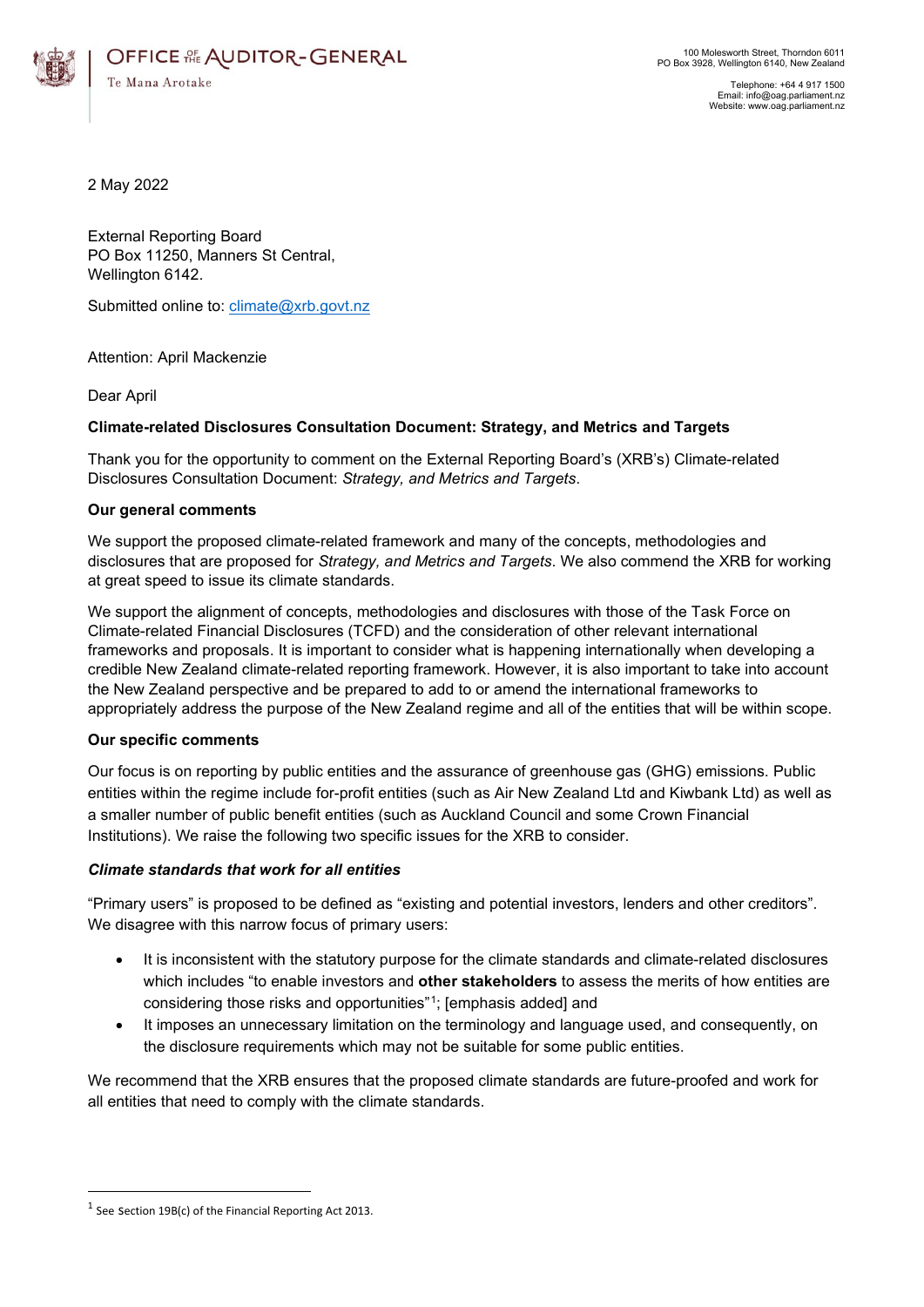## *Ensuring reliability of Scope 1 and Scope 2 GHG emissons information*

Assurance of GHG emissions information is important to give credibility to the information.

We consider that "reasonable assurance" should be expected for Scope 1 and Scope 2 emissions information. Scope 1 and Scope 2, by definition, are "direct" emissions and entities should be able to obtain reliable information.

We consider that "limited assurance" is the most that should be expected for Scope 3 emissions information until there is a better understanding of the feasibility and cost/benefit considerations for requiring reasonable assurance. Scope 3 emissions, by definition, are 'indirect' and entities may have less ability to obtain reliable information.

Our comments to the individual Questions are attached to this letter.

If you have any questions about our submission, please contact Lay Wee Ng, Technical Specialist, at [laywee.ng@oag.parliament.nz.](mailto:laywee.ng@oag.parliament.nz)

Yours sincerely

 $\ell$ 

Todd Beardsworth **Robert Cox** Assistant Auditor-General – Audit Quality Director, Audit New Zealand

Pobert Gx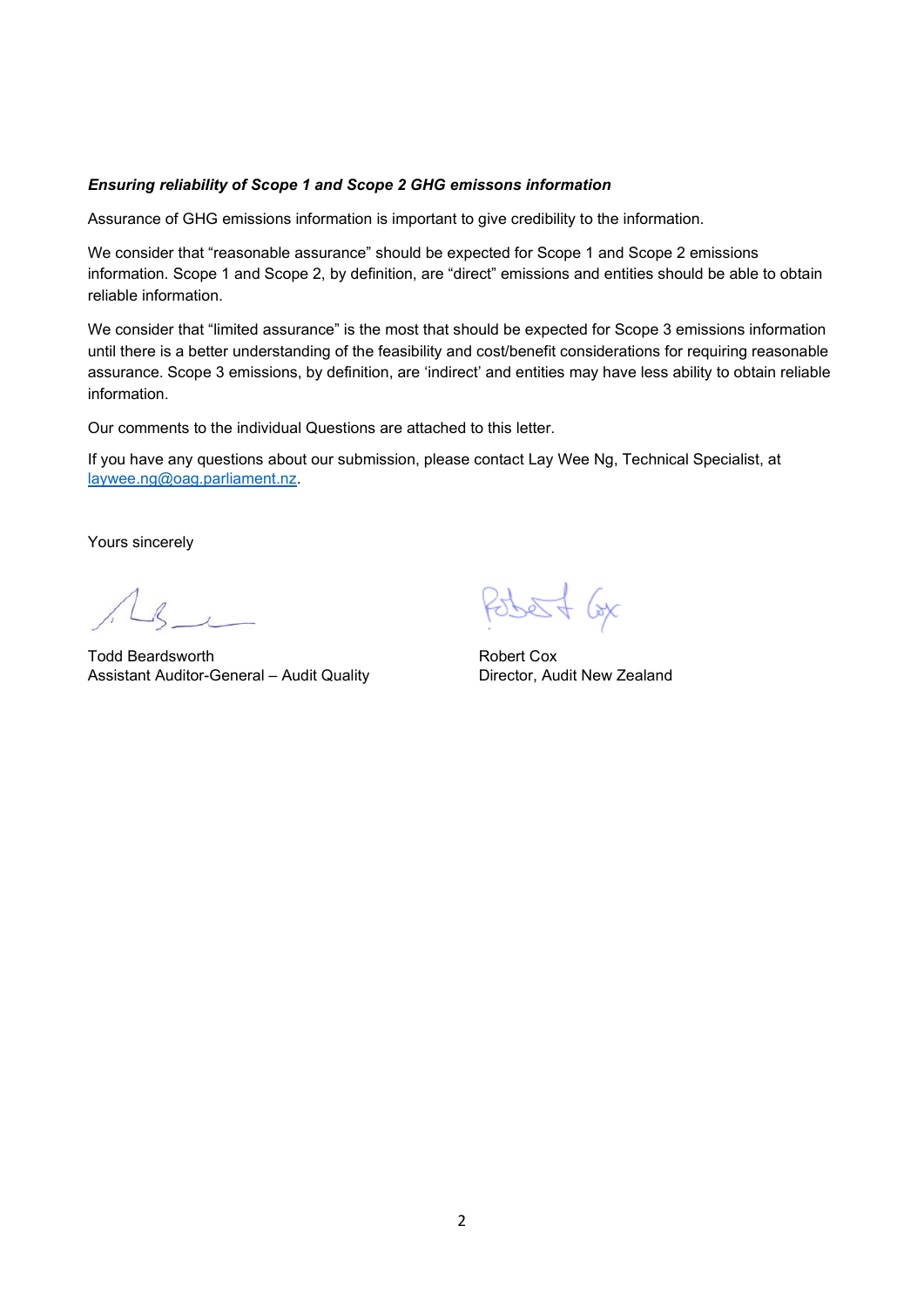## **Appendix 1: Responses to the Questions**

1) Do you think the proposed Strategy section of NZ CS 1 meets primary user needs?

- a) Do you think that the information in this section of the standard will provide information that is useful to primary users for decision making? If not, please explain why not and identify any alternative proposals.
- b) Do you consider that this section of the standard is clear and unambiguous in terms of the information to be disclosed? If not, how could clarity be improved?
- c) Do you consider that this section of the standard is adequately comprehensive and achieves the right balance between prescriptiveness and principles based disclosures? If not, what should be removed or added to achieve a better balance?

We agree the proposed Strategy section of proposed NZ CS 1 would meet the primary user needs of forprofit entities.

However, we do not agree it meets the user needs of public entities. The proposed strategy section is unclear about the information to be disclosed by public entities. Public entities should provide users with balanced and relevant information about the impact of climate on their broader performance or sustainability.

### **Narrow definition of "primary users"**

The XRB is proposing an updated definition for "primary user" as "existing and potential investors, lenders and other creditors".

We disagree with the revised definition of "primary users". In relation to public entities, the narrow definition of "primary users" is inconsistent with the statutory purpose for the climate standards and climate-related disclosures set out in section  $19B(c)$  of the Financial Reporting Act [2](#page-2-0)013 (the Act)<sup>2</sup>.

The purpose of climate standards in section 19B of the Act is to provide for, or promote, climate-related disclosures, including in order to "*enable investors and other stakeholders to assess the merits of how entities are considering those risks and opportunities*". [section 19B(c), emphasis added]

The inclusion of "other stakeholders" in the statutory purpose of the Act would require the climate standards to be targeted at a wider audience than the proposed primary users. In the for-profit sector, other stakeholders may include customers and employees. In the public sector, other stakeholders include an even wider range of users, for example, rate payers, resource providers and service recipients, whose information needs may differ from those of the proposed primary users and include information about the public entity's service delivery, performance and outcomes.

The narrow focus of primary users has flow-on impact on other terminology, the language used, the disclosure objective and the disclosures that are proposed. Consequently, the proposed strategy-related disclosures would not meet the needs of users of a public entity's climate-related information.

# **Undue focus on financial impacts**

The narrow focus of the definition of primary users imposes an unnecessary limitation on the terminology and language used in proposed NZ CS 1, and consequently, on the disclosure requirements. The strategyrelated disclosures are largely focused on financial matters and financial impacts. In relation to public

<span id="page-2-0"></span><sup>2</sup> Section 19B of the Financial Reporting Act 2013 states:

<sup>&</sup>quot;**Purpose of climate standards and climate-related disclosures**

The purpose of climate standards is to provide for, or promote, climate-related disclosures, in order to  $-$ 

<sup>(</sup>a) encourage entities to routinely consider the short-, medium-, and long-term risks and opportunities that climate change presents for the activities of the entity or the entity's group; and

<sup>(</sup>b) enable entities to show how they are considering those risks and opportunities; and

<sup>(</sup>c) enable investors and other stakeholders to assess the merits of how entities are considering those risks and opportunities."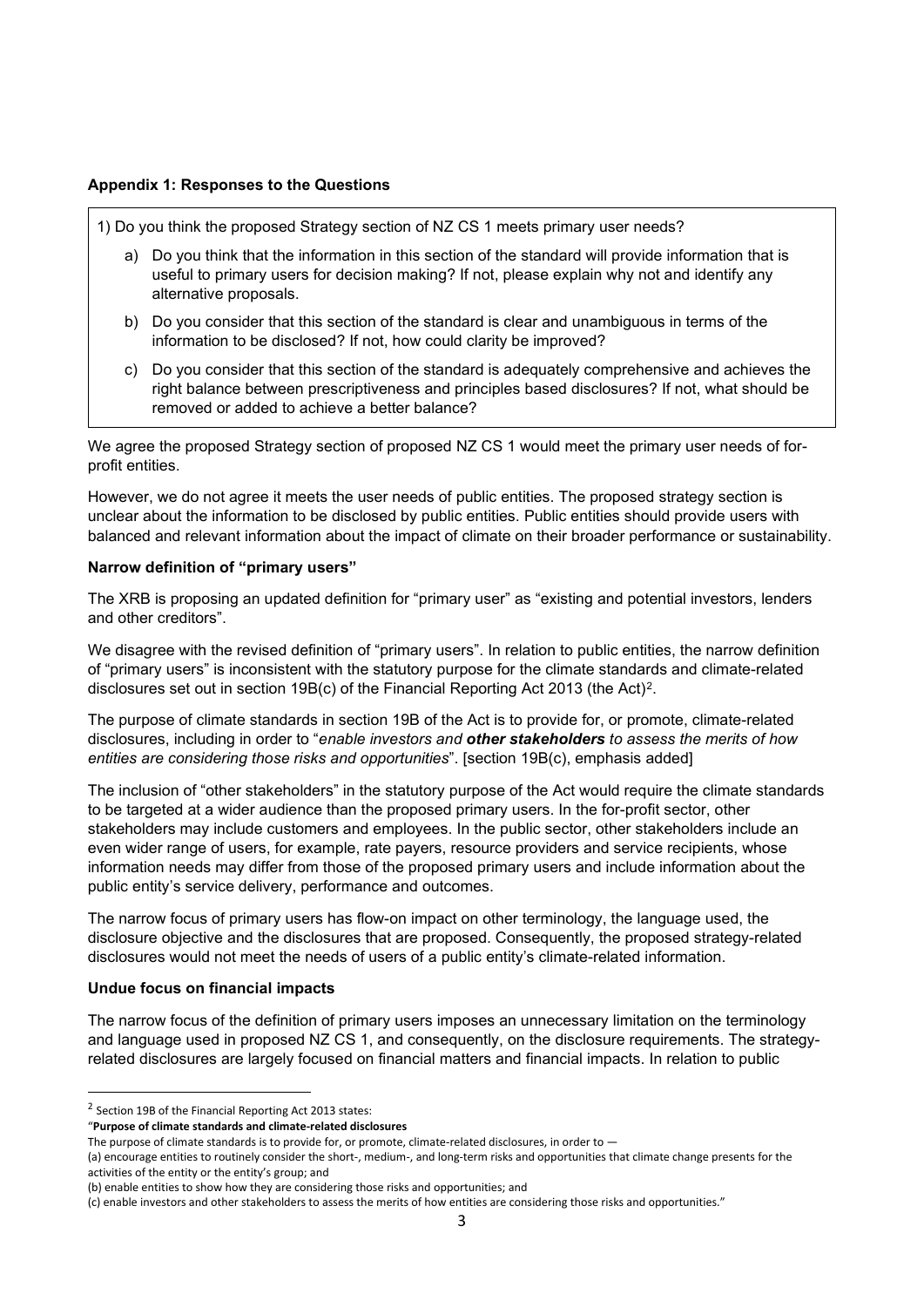entities, this is inconsistent with the statutory purpose for the climate standards and climate-related disclosures as set out in section 19B(a) of the Act. Under section 19B(a), the purpose of climate standards is to provide for, or promote, climate-related disclosures, that "*encourages entities to routinely consider the short-, medium-, and long-term risks and opportunities that climate change presents for the activities of the entity or the entity's group*". [emphasis added]

In relation to public entities, this would require consideration of climate-related impacts on "activities" that include service delivery, performance and outcomes, which may be non-financial in nature.

The primary objective of most public entities is to deliver services to the public, rather than to make profits and generate a return on equity for investors. Climate impacts on a public entity's cash flows may not be the same as the impacts on its ability to deliver services. The focus on financial impacts and cash flows provides useful contextual information about the funding requirements of a public entity (rates, taxes/levies, grants). However, that information alone is insufficient.

Focusing on financial impacts, profitability, financial planning and cash flows in isolation, may result in a public entity disclosing incomplete or biased climate information and impacts about its broader performance. It will not tell us about how well a public entity is equipped to deal with the climate challenges ahead and to continue delivering services and supporting communities (and the sustainability of its service performance). Financial impacts, in combination with the impact of climate-related risks and opportunities on service performance would provide valuable information to the users of public entity reports.

International climate frameworks (including TCFD) are written mainly for for-profit entities. We do not consider that the narrow focus on financial impacts and cash flows (and the terminology and language) used in international frameworks is always relevant for public entities. Public entities have wider objectives and need to disclose relevant climate-related information to a wider range of users.

We acknowledge that the XRB is setting the climate standards mainly for capital market entities. While the number of public entities that are currently climate reporting entities is small, the climate standards still need to work for them. In addition, the climate standards need to be future-proofed. This includes being an appropriate basis for other entities that may in the future be mandated to provide climate statements.

An increasing number of public entities are choosing to specify measures of GHG emissions in the performance measures set in their statutory ex-ante performance framework documents (e.g. Statements of Intent and Council's long-term plans) and these measures are then reported against in annual reports and subject to audit by the Auditor-General. Many public entities are also starting to report emissions and have them "verified" under the Carbon Neutral Government Programme. Climate reporting and assurance standards that are relevant to public entities could make them relevant and applicable to these other public sector reporting regimes and we encourage the XRB to consider the potential for wider applicability of its climate standards in the future.

Also see our comment under Question 5 and Question 11.

2) Do you agree that a standalone disclosure describing the entity's business model and strategy is necessary? Why or why not?

Subject to our comment under Question 1 and Question 5, we agree that a standalone disclosure describing the entity's business model (or operating model) and strategy is necessary to give context to the climate information that is disclosed.

3) Do you agree that we should not prescribe which global mean temperature increase scenario(s) should be used to explore higher physical risk scenarios (such as 2.7°C and/or 3.3°C or by using Representative Concentration Pathways (RCP) such as RCP4.5 or 6), but rather leave this more open by requiring a 'greater than 2°C scenario'?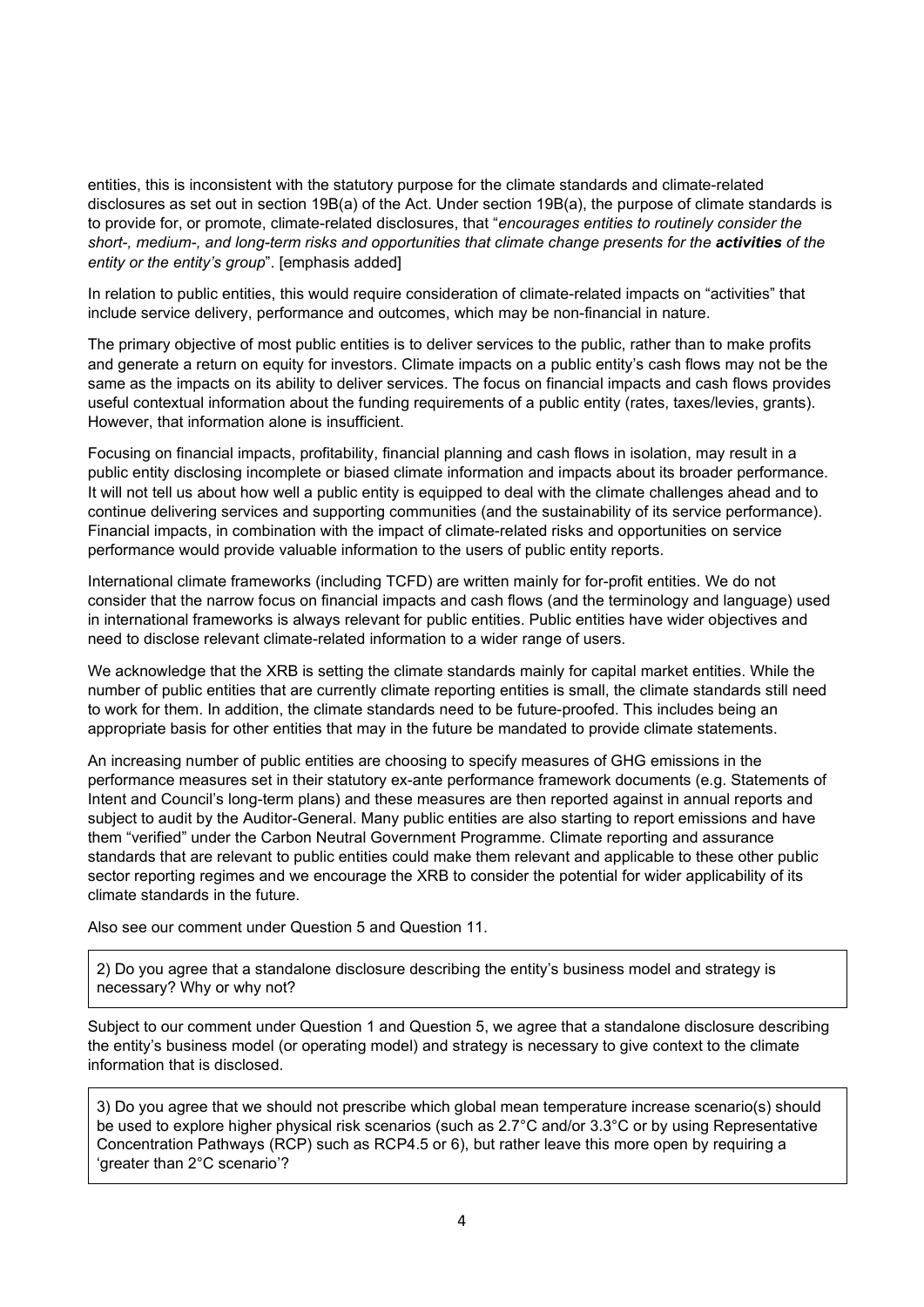Why or why not?

We agree entities should disclose, at a minimum, a 1.5°C scenario.

We also agree that NZ CS 1 should not prescribe which global mean temperature increase scenario(s) should be used to explore higher physical risk scenarios, but rather leave this more open by requiring a 'greater than 2°C scenario'. This affords entities more flexibility to choose the scenario that they consider appropriate for their own circumstances and risks.

4) We do not require transition plans to be tied to any particular target such as net zero and/or 1.5°C, but that entities will be free to disclose this if they have done so. Do you agree? Why or why not?

We do not agree. To be useful, transition plans should be tied to, and reflect the actions the entity proposes to take to address each climate scenario that it has selected.

5) Do you have any views on the defined terms as they are currently proposed?

We consider the defined terms are relevant to for-profit entities. However, they do not give sufficient consideration to how the terms can be applied by public entities to reflect their broader performance and objectives to a wider group of users.

We consider the definitions are important to ensure climate reporting entities have a consistent understanding of the disclosure requirements. They also need to be appropriate for, and be capable of being applied by, the different types of entities applying the standards.

As stated in Question 1, we disagree with the definition of "primary users". Its narrow focus imposes an unnecessary limitation on the terminology and language used throughout the proposed standard, and consequently, on the disclosure requirements which may not be suitable for public entities. We recommend that the XRB reconsiders the definition of "primary user" to ensure that it captures the wider range of a public entity's users.

The definitions need to consider service delivery/performance/outcomes implications and impacts that are applicable to public entities. For example, terminology like "business model" should be "business or operating model" and the concept of service delivery/performance/outcomes (and their related measures) needs to be separately defined or be included in the various definitions. We suggest that the definition of the term "impacts" makes it clear that, in relation to a public entity, it includes impacts on the entity's service delivery/performance/outcomes.

We recommend the XRB considers each of the defined terms and considers how a public entity would apply those terms, in particular, in relation to the proposed disclosure objective and the proposed disclosures set out in Table 3 of the Consultation Document. This may require either a change to terminology and/or an explanation of how a public entity applies the proposed disclosure objective and disclosures. For example, we suggest that the XRB considers whether the word "financial" is always necessary in relation to "impacts".

Also see our comment under Question 11.

6) The XRB has identified adoption provisions for some of the specific disclosures in NZ CS 1:

- a) Do you agree with the proposed first-time adoption provisions? Why or why not?
- b) In your view, is first-time adoption relief needed for any of the other disclosure requirements? Please specify the disclosure and provide a reason.
- c) If you are requesting further first-time adoption relief, what information would you be able to provide in the interim?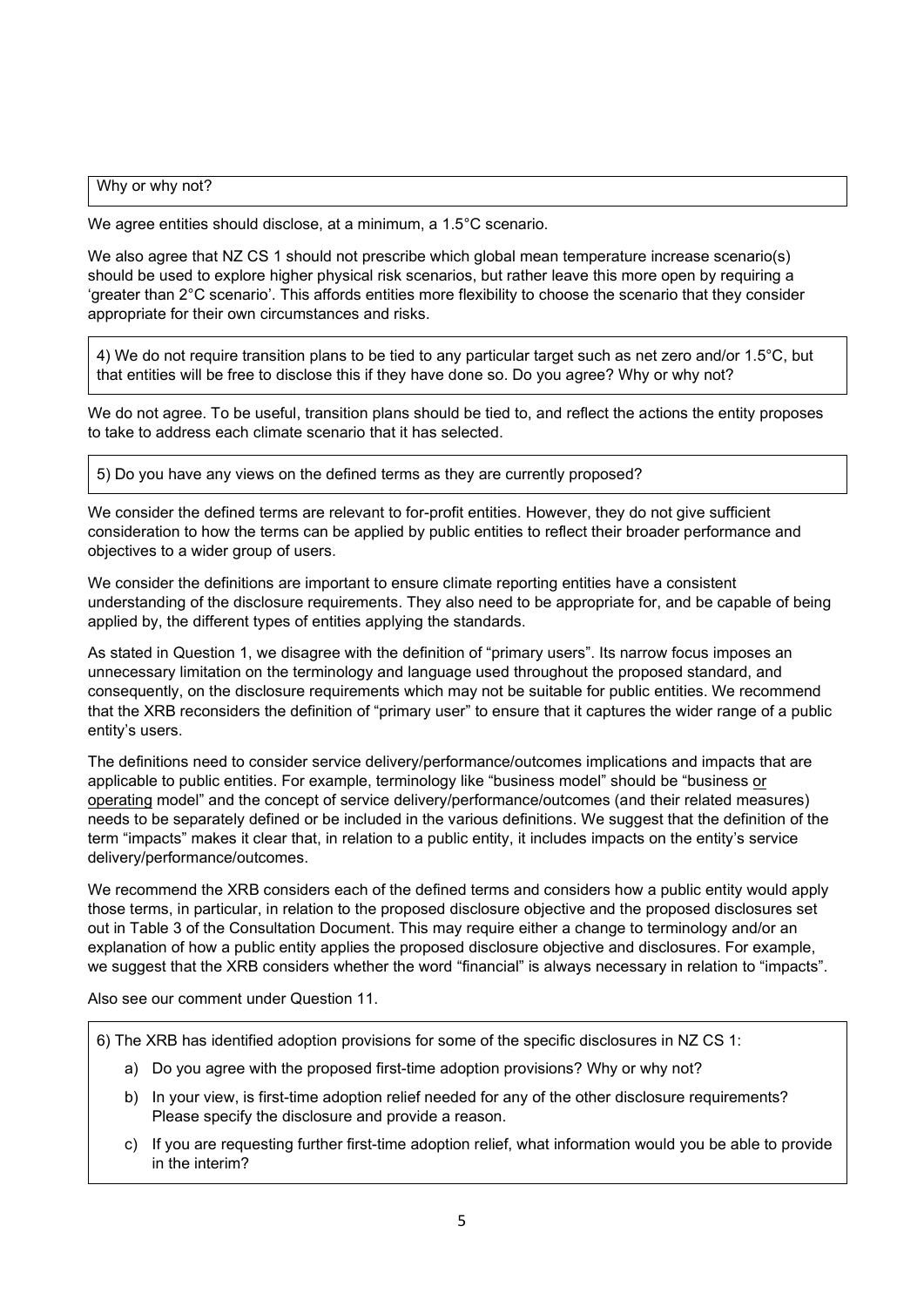We agree with the proposed adoption provisions for some of the specific disclosures in NZ CS 1.

Please also see the comment under Question 13 that, as an alternative to prescribing limited assurance for all scopes of GHG, the XRB could consider whether entities should be given a phase-in period for the Scope 3 requirements if they need an additional year to comply with those requirements.

7) Do you think the proposed Metrics and Targets section of NZ CS 1 meets primary user needs?

- a) Do you think that the information in this section of the standard will provide information that is useful to primary users for decision making? If not, please explain why not and identify any alternative proposals.
- b) Do you consider that this section of the standard is clear and unambiguous in terms of the information to be disclosed? If not, how could clarity be improved?
- c) Do you consider that this section of the standard is adequately comprehensive and achieves the right balance between prescriptiveness and principles based disclosures? If not, what should be removed or added to achieve a better balance?

Subject to our comments in Question 1 and Question 5, we agree the proposed Metrics and Targets section of NZ CS 1 meets user needs.

**Paragraph 7 (b) of Table 6** proposes the disclosure of whether the target is "science-based". We recommend guidance be provided on how this is to be determined. It will also be useful to require the disclosure of how the target was derived and its source.

**Paragraph 8 (d)** requires the disclosure of the consolidation approach for emissions (whether equity share, financial control or operational control).

The XRB is not proposing to require a particular consolidation approach for determining the reporting boundaries for GHG emissions. Instead, entities will have a choice of the different consolidation approaches that are specified in the GHG Protocol. The XRB proposes to develop further guidance for the Metrics and Targets section, including on the topic of *Standards to calculate emissions*.

We note that the U.S. Securities and Exchange Commission's (SEC's) proposes to align the reporting boundaries and consolidation approaches in the GHG Protocol with the corresponding boundaries and consolidation approaches set out in financial reporting standards.[3](#page-5-0) The SEC's proposals give certainty about the boundaries and consolidation approaches to preparers and auditors and the concept is applicable to both for-profit entities and public benefit entities.

We also note that, to facilitate comparability given the different approaches allowed in the GHG Protocol, the International Sustainability Standards Board's (ISSB's) Exposure Draft IFRS S2 *Climate-related Disclosures[4](#page-5-1)* proposes that entities be required to separately disclose Scope 1 and Scope 2 emissions for:

- the consolidated entity; and
- for any associates, joint ventures, unconsolidated subsidiaries and affiliates.

Having clear, consistent and appropriate reporting boundaries and methodologies for reporting the different scopes of GHG is important to ensure that the resulting information is consistent, comparable and useful. We

<span id="page-5-0"></span><sup>3</sup> The Securities and Exchange Commission's proposals *The Enhancement and Standardization of Climate-Related Disclosures for Investors,* [https://www.sec.gov/rules/proposed/2022/33-11042.pdf,](https://www.sec.gov/rules/proposed/2022/33-11042.pdf) in particular the proposals and associated reasons set out in the section on GHG Emissions Methodology and Related Instructions.

<span id="page-5-1"></span><sup>4</sup> International Sustainability Standards Board's Exposure Draft IFRS S2 *Climate-related Disclosure*,

<https://www.ifrs.org/content/dam/ifrs/project/climate-related-disclosures/issb-exposure-draft-2022-2-climate-related-disclosures.pdf>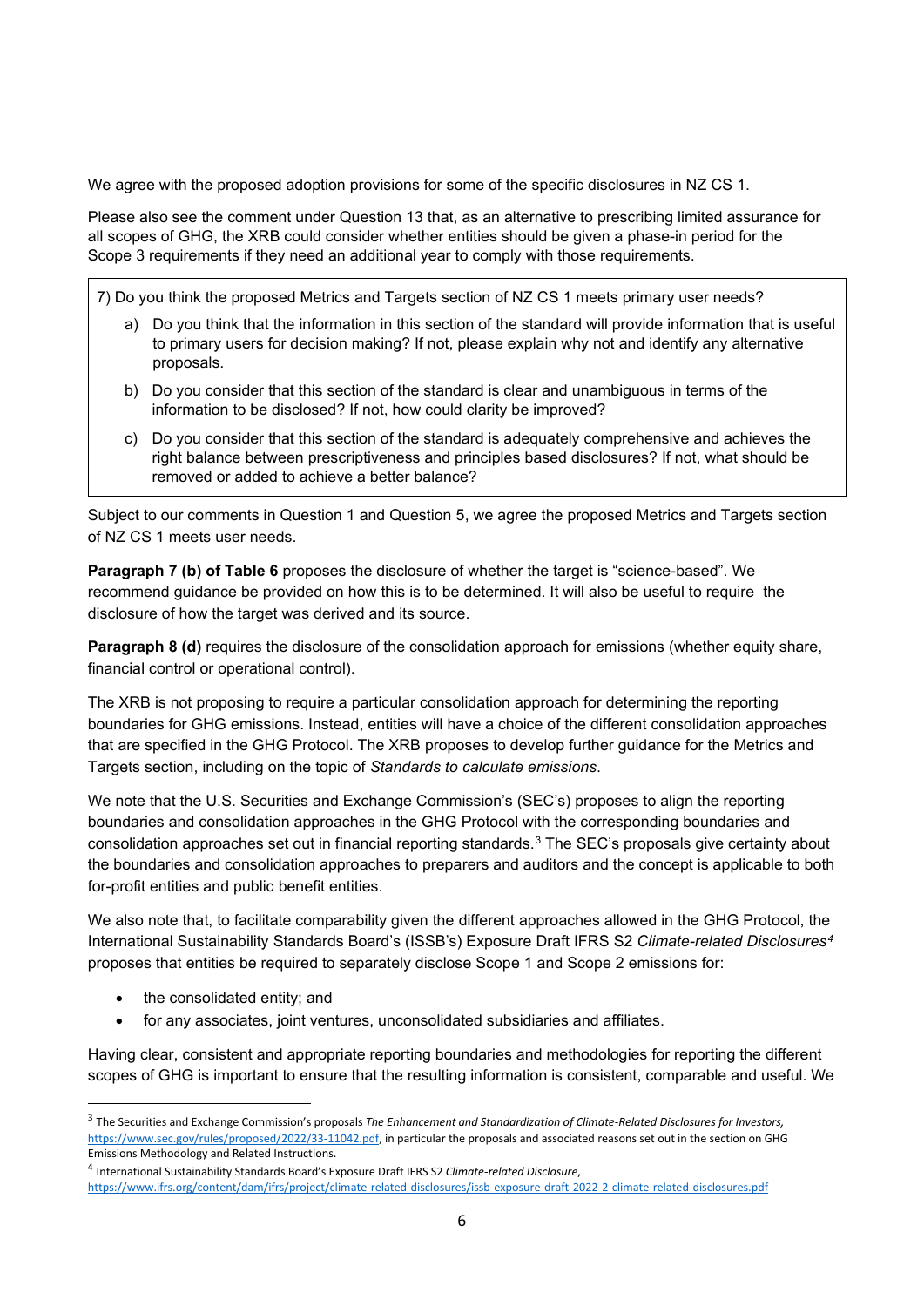encourage the XRB to consider these international developments when developing NZ CS 1 and/or its further guidance.

**Paragraphs 11 and 12** propose disclosures about the methodologies and assumptions used to calculate climate-related metrics and targets. We recommend that an entity be required to also disclose changes to methodologies and assumptions and the reasons for the change.

We also recommend the XRB considers the inclusion of the following disclosures:

- The explicit disclosure of an entity's GHG emissions removals, for example, carbon sequestered from an entity's own trees;
- In relation to an entity's transition plans, the disclosure of the entity's use of carbon offsets;
- An explanation of the activities included within its disclosed Scope 3 emission information and how the emissions information provided by parties in the entity's supply chain has been included, or excluded, in the determination and disclosure of that information;
- An explanation of the basis for the measurement of its Scope 3 emissions where such measurements include information provided by entities in its value chain; and
- The reasons for omitting any Scope1, Scope 2 and Scope 3 greenhouse gas emissions, for example, because it is unable to obtain a faithful measure.

8) We have not specified industry-specific metrics. The guidance will direct preparers where to look for industry-specific metrics. Do you believe this is reasonable or do you believe we should include a list of required metrics by industry? If so, do you believe we should use the TCFD recommendations or follow the TRWG prototype?

It will be useful for the XRB to provide some examples of industry-specific metrics that might be relevant for New Zealand entities, whether these be sourced from TCFD or TRWG prototype.

9) We will require disclosure of scope 3 value chain emissions as part of this standard. Are there areas (particularly in your scope 3 value chain) where there are impediments to measuring at present? If so, what are these areas and when do you think it might be possible to measure these areas?

We support the disclosure of scope 3 value chain emissions as part of this standard. However, we are concerned about the information from an assurance perspective (see our comment under Question 13).

Much of the emissions information relies on external suppliers. It is unclear whether suppliers currently have the systems in place to provide this information. We are aware of work being carried out on the procurement side to encourage suppliers to have information available, for example, travel agents providing summaries of the emissions embodied in travel. However, this work is still at an early stage. Other impediments to measuring Scope 3 include, for example:

- In relation to staff travel, does an entity know how many taxi trips were in electric vehicles, hybrid vehicles or petrol vehicles, or how their staff travel to work (bus, car, train, walk, distance and fuel source)?
- In relation to the downstream emissions, is a Council able to estimate the amount of emissions caused by the public using its roads or by a Council issuing licences for various activities that may give rise to GHG emissions?
- When an entity holds seminars or conferences, does it know how many emissions were caused in transporting attendees to the event?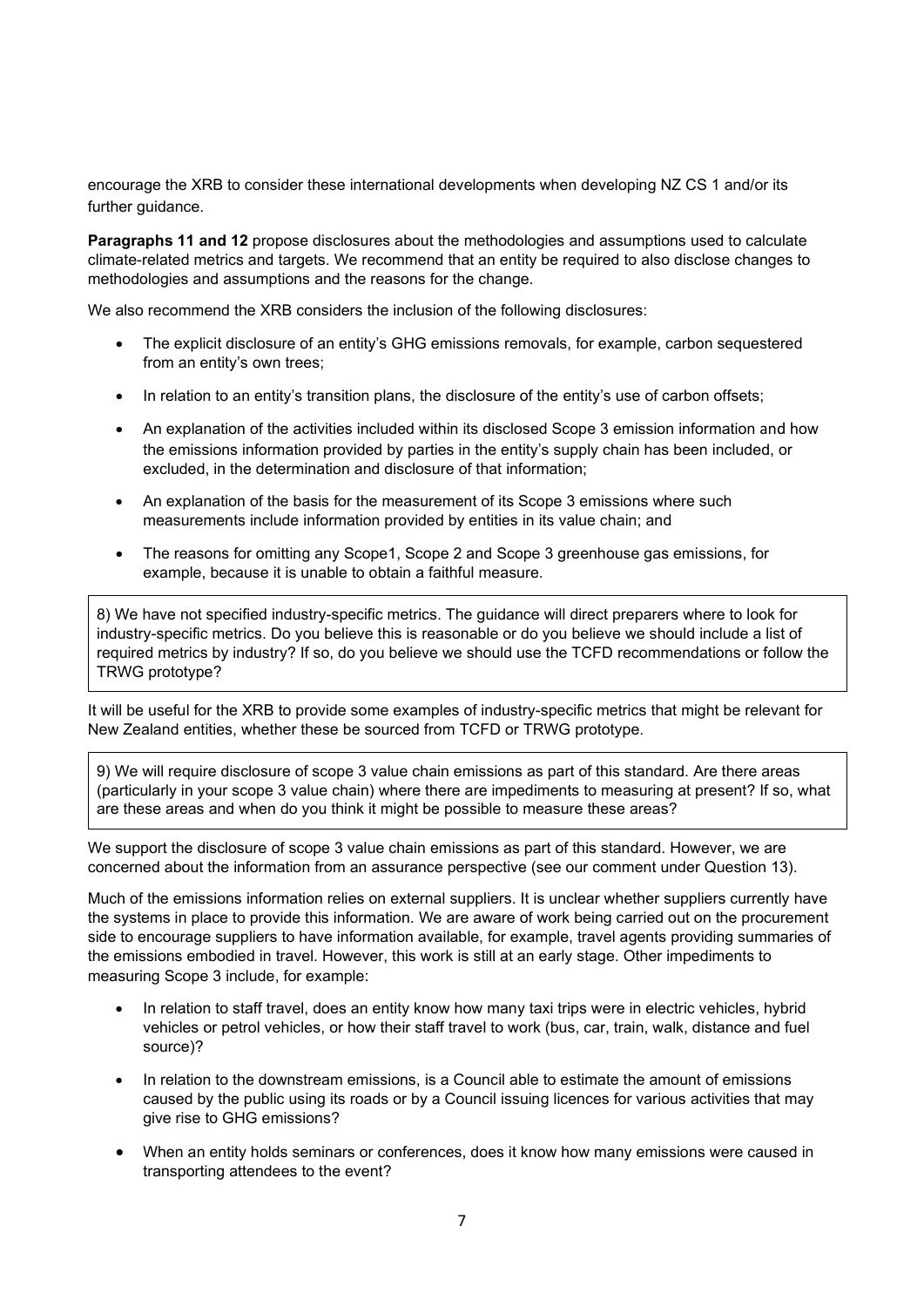• Is there sufficient breakdown of emission factors to fairly reflect emissions, for instance, the different emission factor for New Zealand-produced steel compared to Chinese-produced steel (including transportation impacts)?

10) Paragraphs 8, 9 and 10 contain specific requirements relating to the disclosure of GHG emissions to facilitate the conduct of assurance engagements in line with the requirement of section 461ZH of the Financial Markets Conduct Act. Do you have any observations or concerns about these proposed requirements?

Paragraph 9 of Table 6 *Proposed Metrics and Targets section of NZ CS 1* requires a link or cross-reference to a "GHG emissions report". Page 39 of the Consultation Document states that the GHG emissions report is an "integral part of the disclosures, will be required to be publicly available, and will be subject to assurance". However, it is not clear what this means. It is not clear to us whether the GHG emissions report is part of the disclosure requirements of the proposed standard and/or whether it would be required to be filed with the Registrar as part of an entity's climate statements. Moreover, notwithstanding the XRB's statement that the GHG emissions report is required to be assured, we note that it is not included within the intended scope of the assurance engagement set out in Table 8 (page 44).

We question a mandatory requirement to produce a GHG emissions report if this is not part of an entity's climate statement. The standard sets disclosure requirements for an entity's "climate statement". A GHG emissions report may be one helpful tool to collect emissions information to support the disclosures in the climate statement but of itself does not seem to be the required disclosure.

Similarly, we question whether paragraph 8(b) is appropriate. This suggests that accurate GHG emissions can only be determined by producing a formal report called a GHG emissions report. This may not be the case.

The legislation requires an assurance engagement over climate statements to the extent those statements are required to disclose GHG emissions. The consultation document is unclear about the scope of the engagement as it is unclear whether the GHG emissions report (and its detailed contents) is part of the climate statement. Assuring the summary GHG emissions disclosures in the climate statement (as set out in paragraph 4a of Table 6) is not the same as assuring the "GHG emissions report".

We recommend that the XRB clarifies the status of the GHG emissions report and the scope of the assurance engagement.

11) Do you have any views on the defined terms as they are currently proposed?

We note the Comparison Table for the XRB's proposals for Strategy, and Metrics and Targets states that the Scope 3 definition is aligned with TCFD and that the second paragraph of the definition is drawn from the GHG Protocol and aligned with TRWG.

The proposed definition of Scope 3 includes a list of categories. It is unclear whether the categories are examples or a conclusive list. For example, downstream emissions are limited to "transportation and distributions, processing of sold products, end-of-life treatment of sold products, downstream leased assets, franchises and investments". Does this mean that Scope 3 is limited to getting the product to a purchaser and its end disposal and excludes a purchaser's use of the product? We note that, for example, the list of categories in the definition of Scope 3 does not include "use of sold products" which is included in Figure 6 and in the GHG Protocol. We recommend that the XRB clarifies whether the categories in the Scope 3 definition are examples or a conclusive and complete list.

The Scope 3 list of categories from a public sector perspective is also not clear. The list includes "processing of **sold products**" and "end-of-life treatment of **sold products**" [emphasis added]. These categories do not align with activities carried out by public entities or entities that are service-oriented entities, such as those